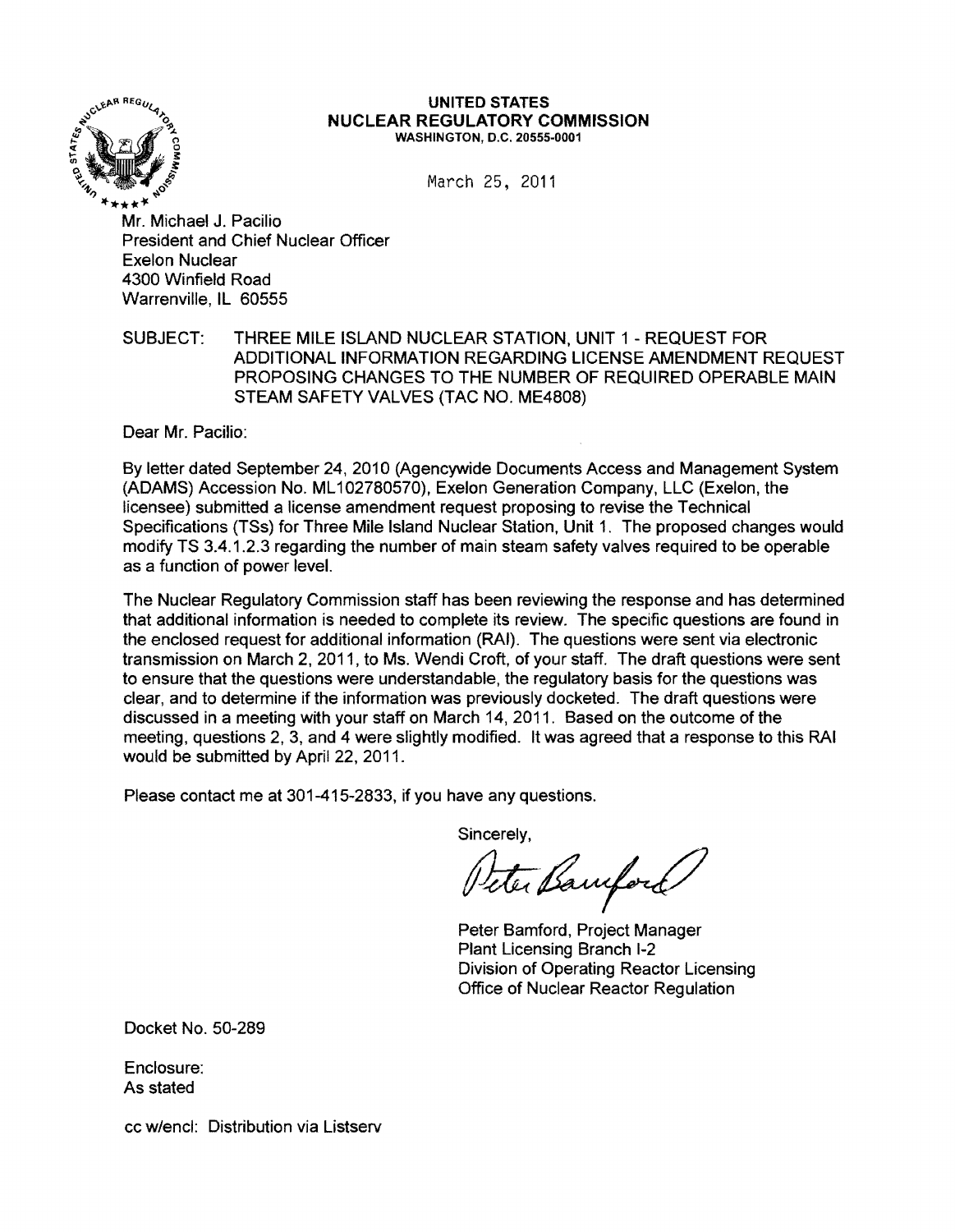## REQUEST FOR ADDITIONAL INFORMATION

# THREE MILE ISLAND NUCLEAR STATION, UNIT 1

## PROPOSED TECHNICAL SPECIFICATION CHANGES REGARDING

#### MAIN STEAM SAFETY VALVES

#### DOCKET NO. 50-289

By letter dated September 24, 2010 (Agencywide Documents Access and Management System Accession No. ML 102780570), Exelon Generation Company, LLC (the licensee), submitted a license amendment request (LAR) for Three Mile Island Nuclear Station, Unit 1 (TMI-1). The licensee proposes to revise Technical Specification (TS) 3.4.1.2.3 to allow up to two Main Steam Safety Valves (MSSVs) per steam generator to be inoperable with no required reduction in power level. The LAR would also revise the required maximum overpower trip setpoints for any additional inoperable MSSVs. In order for the Nuclear Regulatory Commission (NRC) staff to complete its review of the LAR, a response to the following request for additional information is requested.

1. In the LAR the licensee states, "The design capacity of the MSSVs is based on the ASME [American Society of Mechanical Engineers Boiler and Pressure Vessel] Code, Section 111." Section 10.3.1.1 of the TMI-1 Updated Final Safety Analysis Report (UFSAR), states, "Safety valves on the main steam lines and branches to the emergency feedwater turbine are designed in accordance with ASME Code Section III, Class A requirements." Further, UFSAR Section 10.7.4, "Overpressure Protection," refers to ASME Section III, 1989 edition for the determination of MSSV set pressures. The ASME Code, Section III, Paragraph NC-7410, "Set Pressure Limitations for Upset Conditions," states, "the stamped set pressure of at least one of the pressure relief devices [MSSVs] connected to the system shall not be greater than the design pressure of any component within the pressure retaining boundary of the protected system."

In the LAR, the licensee is requesting to revise TMI-1 TS 3.4.1.2.3 to allow TMI-1 to operate at full power with seven of the nine MSSVs operable per steam generator and at reduced power level with up to five MSSVs inoperable per steam generator. In Attachment 3 of the LAR, Section 7.0, the licensee provides suggested changes to TS 3.4.1.2.3, as determined by the AREVA analyses which is included in the LAR, based on the number of inoperable MSSVs. The AREVA analysis includes a proposed conditional statement to ensure that the TS revision for TMI-1 would continue to meet the requirements of ASME Section III, NC-7410.

The proposed TS revision in the LAR does not include this conditional statement. The licensee states, "TMI has not adopted the suggested change in 86-9054640-002 Section 7.0, which states, "At leas[t] one (1) OPERABLE MSSV on each steam generator must have a nominal lift setpoint  $\leq 1050$  [pounds per square inch gauge or psig]." The reason provided in the application is, in part, that the main steam piping is designed to [United States of America Standard or USAS] B31.1 and that there is no requirement for B31.1 piping to have at least one safety valve set at, or below, the piping design pressure.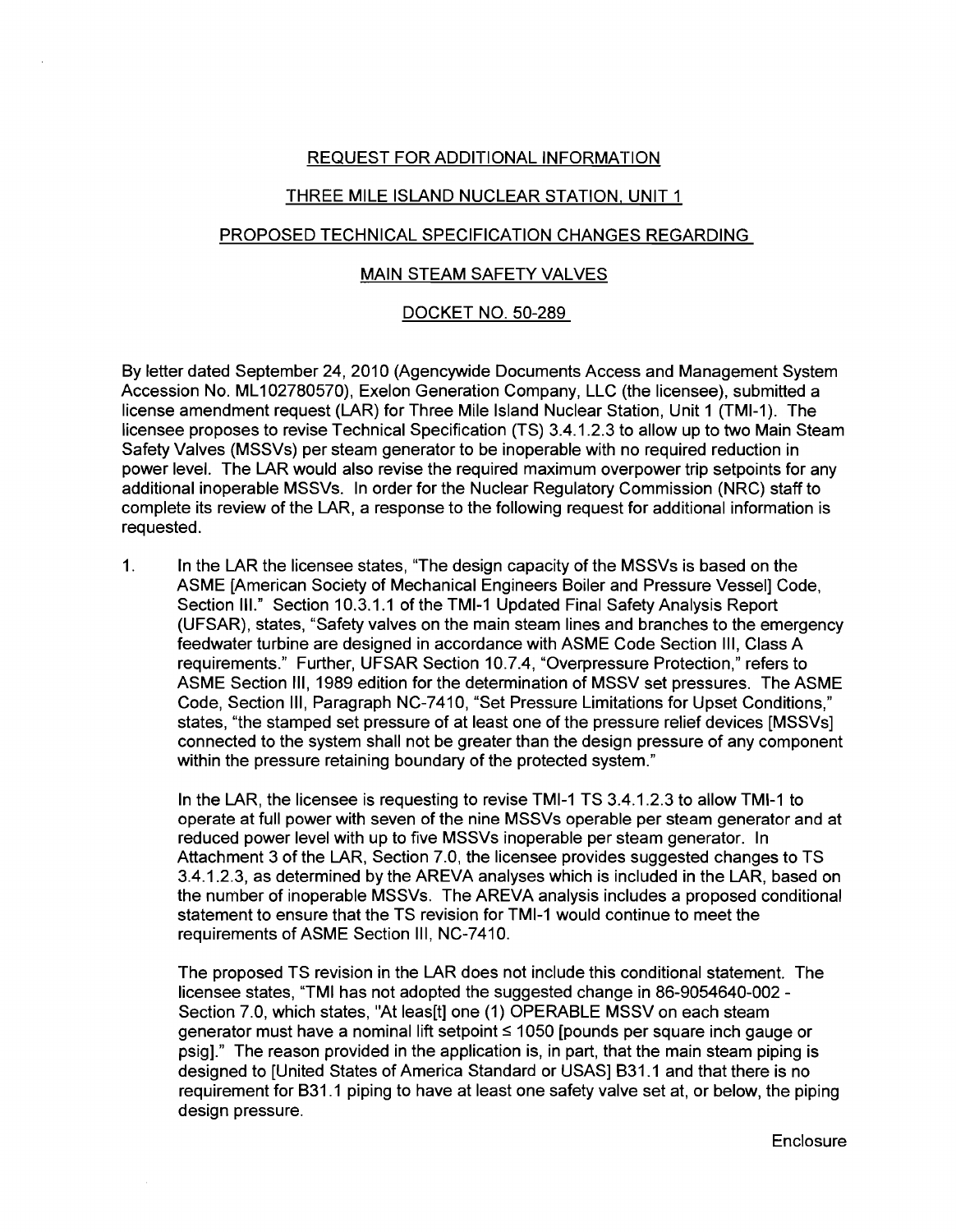The NRC staff requests that the licensee explain in more detail why the AREVA recommendation was not included in the application. This explanation should specifically address the requirements for the ASME Section III designed branches to the emergency feedwater pump turbine, as well as the ASME Section III design code for the MSSVs themselves, as described in the UFSAR. Also, the staff requests that the licensee provide a basis for the acceptance criteria that peak steam line pressure remains below 110 percent (%) of 1050 psig.

- 2. Attachment 3 of the LAR provides the AREVA analyses for all of the scenarios involving certain MSSVs inoperable at various power levels. The NRC staff requests that the licensee identify the basis for, and assumptions used, in the analysis for drift tolerance for each of the MSSV pressure setpoints. Also, the staff requests a description of the valves' accumulation behavior as illustrated in Figures 4-16 through 4-19, and clarify whether valve lift setpoint uncertainty and valve accumulation uncertainty are considered independently.
- 3. In Section 4.1 of Attachment 3 in the LAR, AREVA provides an analysis of allowing TMI-1 upset condition (turbine trip) at full power (100% with a 2% uncertainty, hence 102%) with two MSSVs out of service. The licensee indicates that the most limiting condition occurs on steam generator 'B' steam line 4, with the following two MSSVs out of service: MS-V17D and MS-V20D, each with lift setpoint pressures of 1050 psig. On Figure 4-13, AREVA shows the maximum pressures reached in the main steam lines were 1159.06 psia [pounds per square inch absolute] (1144.36 psig), in steam lines 3 and 4, and approximately 1140 psia (1125.3 psig), in steam lines 1 and 2. Also, in Figure 4-13, the maximum steam line pressure for all four steam lines appear to exceed 1115 psia (1100 psig) prior to 3 seconds during the turbine trip transient.

Regarding Figures 4-16, 4-17, and 4-18, MS-V19A with a setpoint of 1080 psig on steam line 1; MS-V20B with a setpoint of 1092.5 psig on steam line 2; and MS-V20C with a setpoint of 1092.5 psig on steam line 3, respectively, are depicted as not lifting in response to the turbine trip transient when the maximum pressures for steam lines 1, 2 and 3 are reached. Additionally on Figures 4-16 through 4-19, the following MSSVs are depicted as lifting well after 3 seconds into the transient:

- MS-V18A with a setpoint of 1060 psig on steam line 1
- MS-V1BB with a setpoint of 1060 psig and MS-V19B with a setpoint of 10BO psig on steam line 2
- MS-V18C with a setpoint of 1060 psig and MS-V19C with a setpoint of 10BO psig on steam line 3
- MS-V18D with a setpoint of 1060 psig on steam line 4

Figure 4-13 appears to contradict Figures 4-16 through 4-19 in regards to the time in which the MSSVs actuate during the transient.

The NRC staff requests that:

a. The licensee clarify whether MSSVs MS-V19A, MS-V20B, and MS-V20C open in response to the maximum steam line pressures exceeding the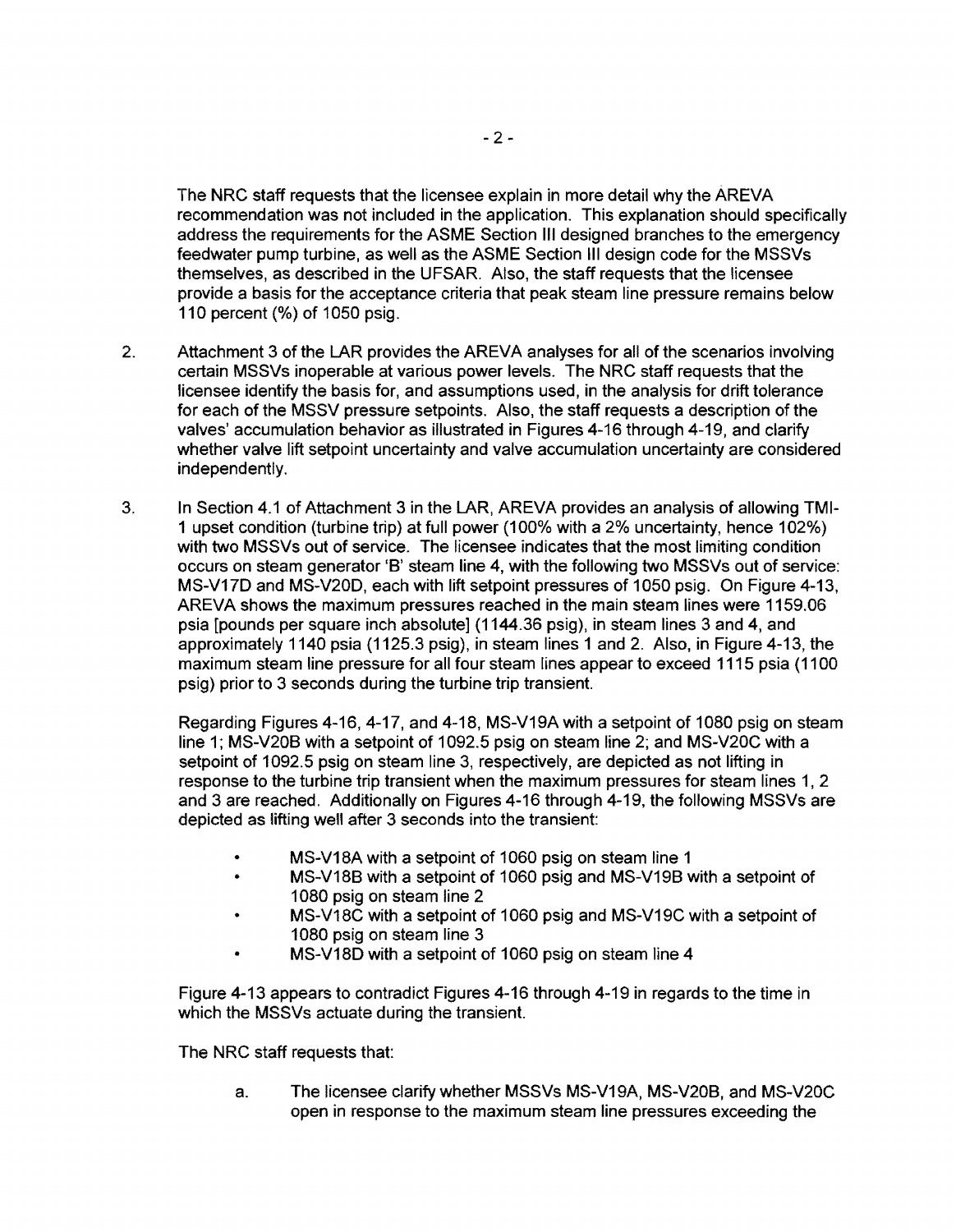safety valves' setpoints during a turbine trip transient.

- b. The licensee clarify the times in which the other MSSVs, as described above, lift open in comparison to the pressure in each steam line during the turbine trip transient.
- c. For the limiting case, steam generator exit pressure is provided in Figure 4-13. The NRC staff requests a plot showing the pressure in the control volume for each steam line representing the pressure at the safety valves, and the parameters used to derive these values.
- d. Please provide a nodalization diagram of the main steam system, indicating the location of each safety valve.
- 4. Section NC-7511 of the ASME Section III Code states that the total rated relieving capacity shall be sufficient to prevent a rise in pressure of more than 10% above the design pressure of any component with the pressure retaining boundary of the protected system under any system upset conditions. In the TMI-1 LAR, the licensee states that the design capacity for the MSSVs is sufficient to limit secondary system pressure to less than or equal to 110% of design pressure when passing 100% of design steam flow. The main steam line design pressure for TMI-1 is 1050 psig (1064.7 psia); hence 110% of design pressure is 1155 psig (1169.7 psia).

In Section 4.1 of Attachment 3 in the LAR, AREVA provides an analysis of allowing TMI-1 upset condition (turbine trip) at full power with two MSSVs out of service. The licensee indicates that the most limiting condition occurs on steam generator 'B' steam line 4, where the MS-V17D and MS-V20D MSSVs are located, each with lift setpoint pressures of 1050 psig (1064.7 psia). The analysis shows the maximum steam line pressure does not exceed the limit of 1169.7 psia.

The AREVA analysis in Section 4.2 of Attachment 3 provides the results of three MSSVs (MS-V17D, MS-V1BD, and MS-V20D) being inoperable in steam line 4 at full power. The analysis determines that this condition would exceed the maximum allowable steam line pressure limit of 1169.7 psia.

However, the NRC staff postulates that a more limiting condition could possibly exist with MS-V17B and MS-V1BB MSSVs inoperable on steam line 2. Figure 4-17 in Attachment 3 depicts MSSV MS-V20B (setpoint of 1092.5 psig) not lifting during the transient. Based on AREVA's method of making the two lowest MSSVs in the steam line inoperable, the remaining relief capability on steam line 2 may be less than that of steam line 4 determined by AREVA as the most limiting case. Therefore, in comparison to the analysis in Section 4.2 showing only one MSSV lifting (MS-V19B lifts with a setpoint of 10BO psig) on steam line 2, the maximum pressure reached could exceed the allowable steam line pressure limit at full power.

Therefore, the NRC staff requests that the licensee provide the results of the sensitivity study, as well as the inputs and assumptions, used to determine how the MS-V17D and MS-V20D MSSVs were selected as the most limiting case for the turbine trip transient.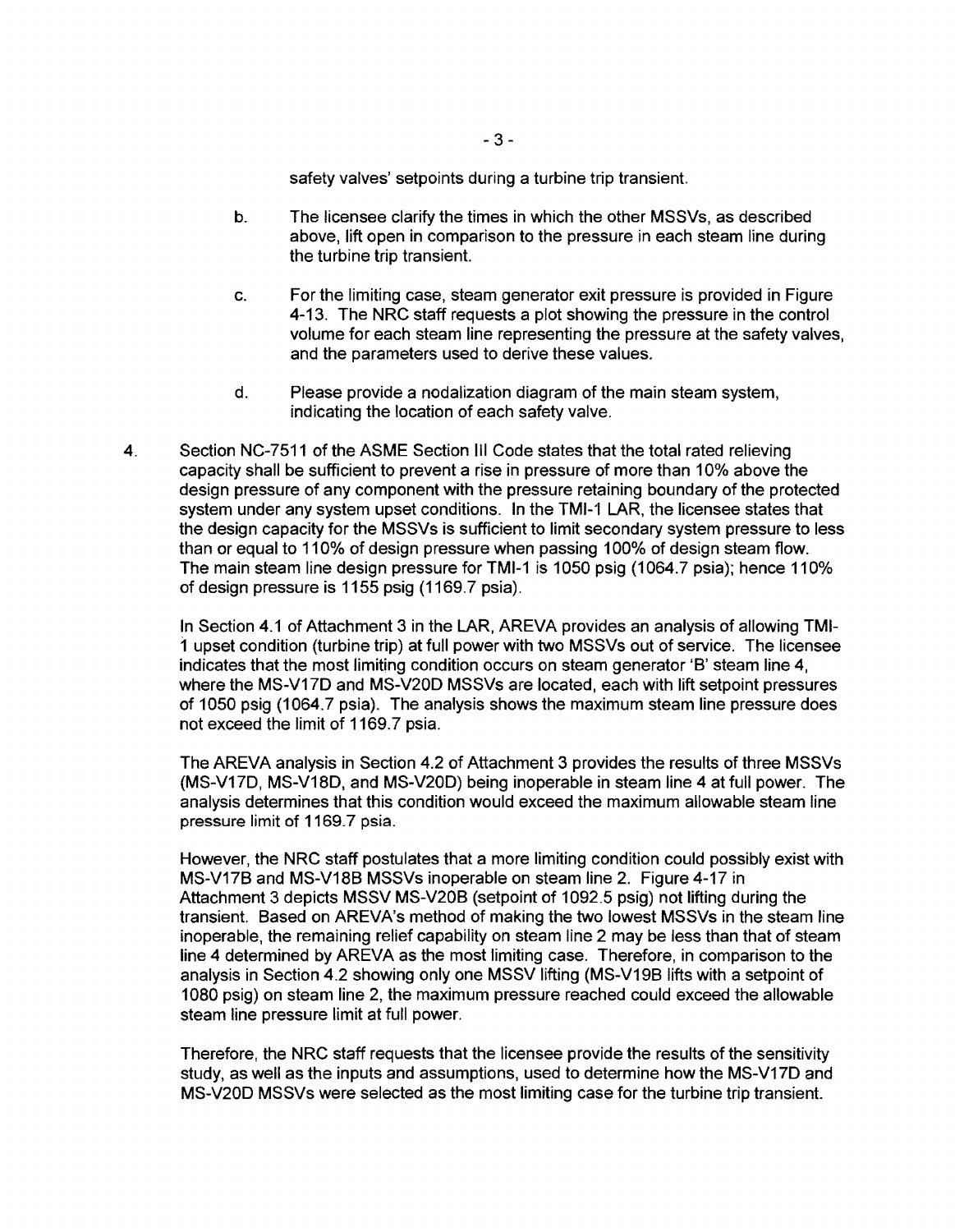5. In Attachment 3 of the LAR, Section 5.3 evaluated a plant condition with four MSSVs inoperable at 62% power level. However, Table 4 in the proposed LAR shows in the "Analyzed Power Level (% of 2772 MWt)" column that TMI-1 can operate at a power level of 77% with four MSSVs per steam generator inoperable. In Section 5.5 of the AREVA report included with the application, the 77% case is discussed, referring to a separate AREVA analysis, which is not included in the application. The NRC staff requests that the licensee provide the analysis of four MSSVs inoperable per steam generator at 77% power for confirmation that the analysis supports the requested TS changes.